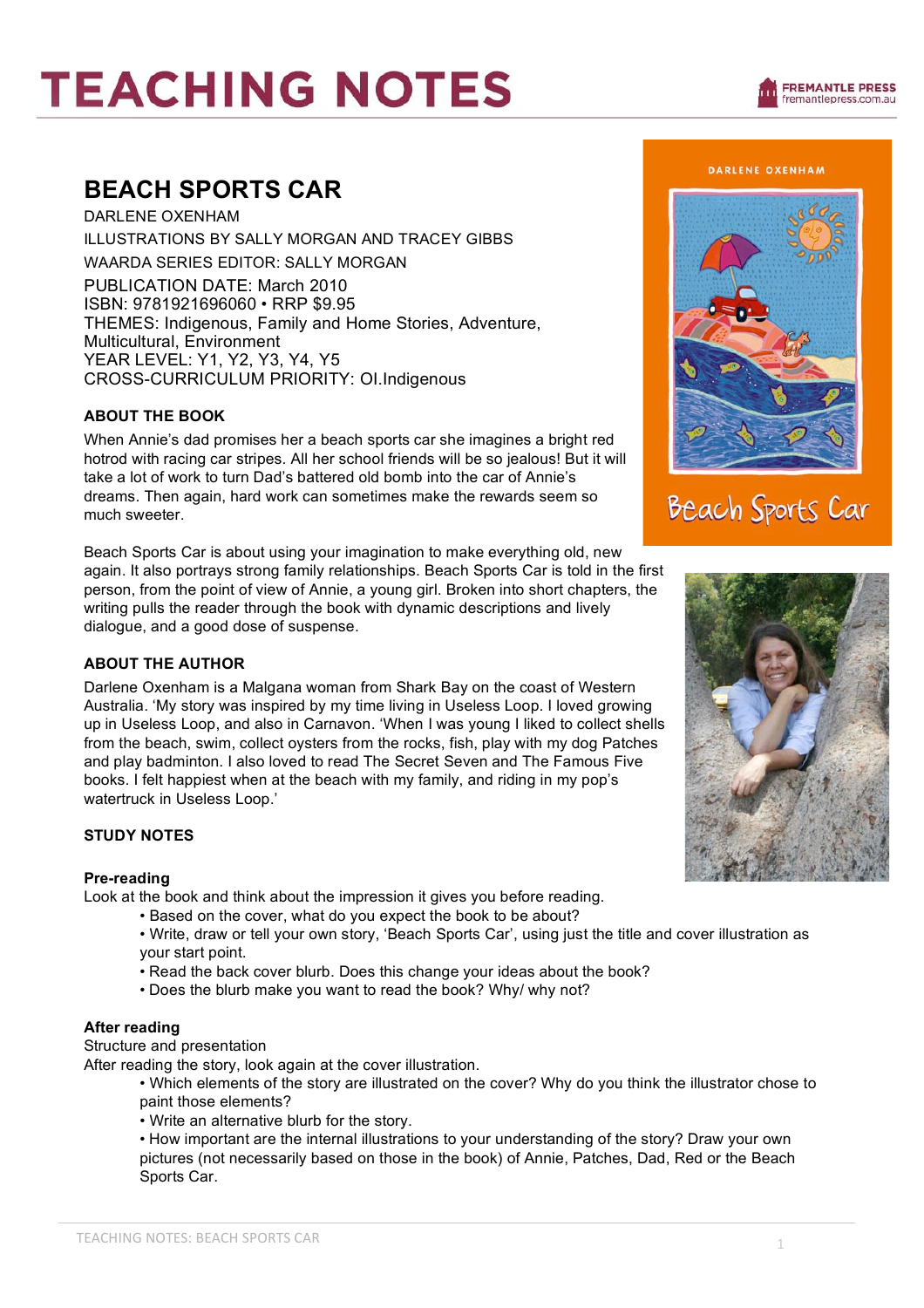• This is a short chapter book. Why do you think the story is divided into chapters? How do the chapters generally begin and end?

### **Expectation**

When Annie's Dad says they're getting a Beach Sports Car, Annie imagines what it will be like. When she first sees the car she is very disappointed.

• Have you ever imagined something that then turned out to be completely different from what you expected? How did you feel? What did you do?

• Have you ever worried about something that then turned out to be much better than you expected? How did you feel? What did you do?

• Make a list of things you are looking forward to — your birthday, a holiday, a special visitor or treat, etc. Write down the best case and the worst case, e.g. birthday: best case — party, cake and presents; worst case: no one remembers it's your birthday.

• Make a list of things you are not looking forward to. Write down the worst case and the best case for each event.

• How do your expectations affect the way you respond to things?

### **Special Projects**

Annie and her Dad fix the Beach Sports Car together, turning it from a pile of junk into something wonderful.

• Have you ever fixed or made something big with your parents or another adult? Think of a project you would like to do with one of your parents or another adult. Write down all the steps involved from start to finish. What steps could you do yourself and what parts would you need help with?

Cars:

• Have you ever looked at the engine of a car? Ask someone who knows — a parent, teacher or mechanic — to show you the different parts of an engine and explain how it works.

• Cars are all around us now, but when was the car first invented? How did people travel long distances before cars? How have cars changed? What will cars be like in the future?

• Imagine you own a special car. What does it look like? What special features does it have? What do you call it? Where will you take it? Draw a picture of your car. Build a model of your car. Write a story about the making of your car. Write a story about an adventure in your car.

### **Place**

Annie's family lives in a caravan at Useless Loop.

• Is Useless Loop a real place? Can you find it on a map? What do you think it would be like to live there?

• Look at an atlas and see what other unusual place names you can find. Can you locate Dead Cow Lagoon, Monster Mount, Terrible Creek or Vampire Gorge?

• How do places get their names? Does the name of a place change the way you think/ feel about it?

• What is the name of the suburb or town you live in or near? How did it get that name?

• If you could change the name, what would you choose? Why?

• Do you live in a house, an apartment, a caravan, a boat? Do you share a room or have your own? What might it be like to live in a different kind of place? If you could live anywhere, where would you live? How do you imagine your life would be different?

### **Indigenous Story-telling**

• Are Indigenous stories different to other kinds of stories you've read? In what ways are they different? In what ways are they similar?

• Invite a local Indigenous spokesperson to come and talk to the class about their people's storytelling and culture.

• Arrange for a language lesson in the Indigenous language of your local area.

### **Resources**

There are substantial resources for exploring Aboriginal perspectives across the curriculum available at: